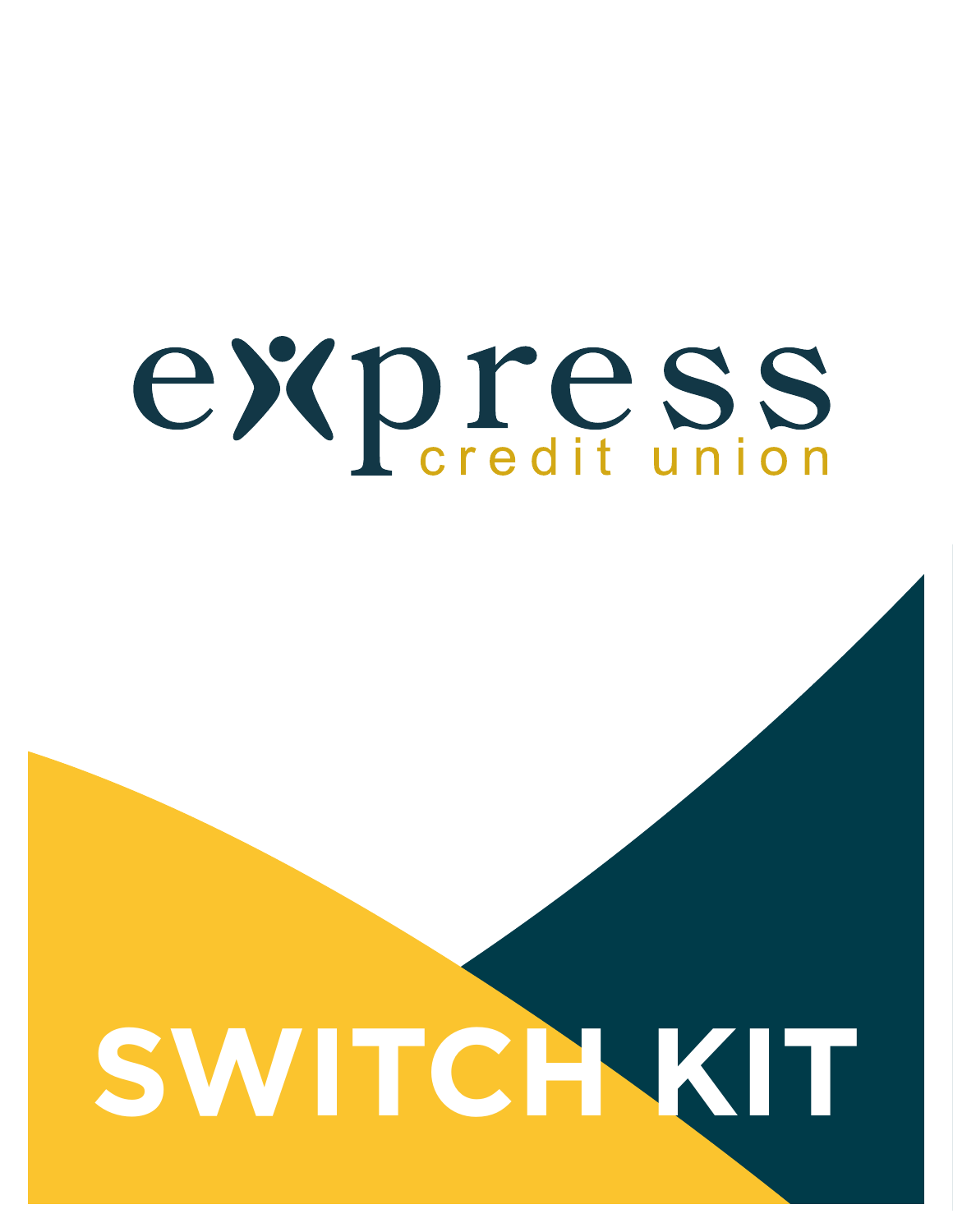## **Getting Started**

#### **MAKE THE SWITCH TO BETTER BANKING TODAY!**

You can make the move to Express Credit Union in three easy steps. Everything you'll need is provided in this handy Switch Kit. We can't wait to welcome you to Express, where you'll enjoy a better experience for all of your banking needs!



## **OPEN YOUR NEW ACCOUNT.**

**14 Apply online in minutes or visit your local branch to open your new Express account(s).** 



### **SWITCH YOUR DIRECT DEPOSITS AND AUTOMATIC WITHDRAWALS.**

If you have any automatic transactions, use the provided forms to switch them seamlessly to Express.



## **CLOSE YOUR OLD ACCOUNT.**

Now you're ready to switch. Simply fill out the provided form to close your old account(s). Any remaining account balance will be transferred to Express.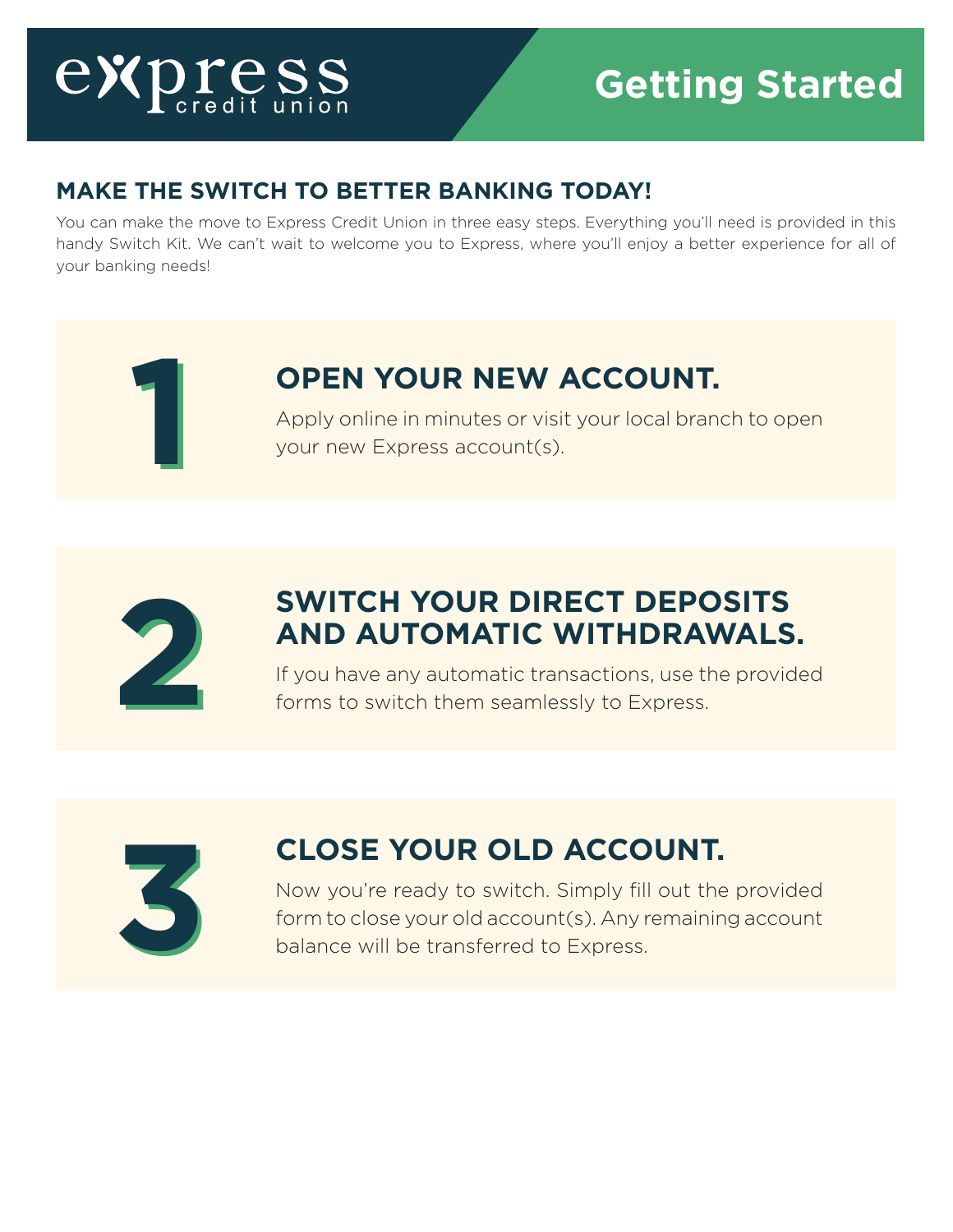## **Direct Deposit Authorization**

You can use your keyboard to fill out this form online, or you can print the form and complete it by hand.

Use this form to authorize your employer, retirement and pension funds, or any other agency to deposit your payment directly into your Express CU account. Use one form for each direct deposit.

#### **NOTIFICATION OF DIRECT DEPOSIT AUTHORIZATION CHANGE**

| Company or Employer:                                                                                           |  |  |  |  |
|----------------------------------------------------------------------------------------------------------------|--|--|--|--|
| Address:                                                                                                       |  |  |  |  |
| City, State, Zip:                                                                                              |  |  |  |  |
| Phone Number:                                                                                                  |  |  |  |  |
| Fax Number:                                                                                                    |  |  |  |  |
| Employee ID:                                                                                                   |  |  |  |  |
| * 2008년 - 대한민국의 대한민국의 대한민국의 대한민국의 대한민국의 대한민국의 대한민국의 대한민국의 대한민국의 대한민국의 대한민국의 대한민국의 대한민국의 대한민국의 대한민국의 대한민국의 대한민국 |  |  |  |  |

Effective immediately, please deposit the net amount of my check to my Express account. I authorize *(name of depositor)*

to automatically deposit funds into the account below.

This authorization shall remain in place until I have submitted a new authorization, or until this authorization is changed or revoked by me in writing.

*Mark your desired option.*

|                      |  | <b>Net Amount to Express Credit Union CHECKING</b> |       |  |
|----------------------|--|----------------------------------------------------|-------|--|
| Account #            |  | Routing #                                          |       |  |
|                      |  | <b>Net Amount to Express Credit Union SAVINGS</b>  |       |  |
| Account #            |  | Routing #                                          |       |  |
| Signature:           |  |                                                    | Date: |  |
| Name:                |  |                                                    |       |  |
| Address:             |  |                                                    |       |  |
| City, State, Zip:    |  |                                                    |       |  |
| <b>Phone Number:</b> |  |                                                    |       |  |

#### **DIRECT DEPOSIT CHECKLIST:**

Use this list to remember all your direct deposits you might need to transfer. These are the most common direct deposits:



**PO BOX 94286 | SEATTLE, WA 98124**

**206-622-1850 206-622-2073**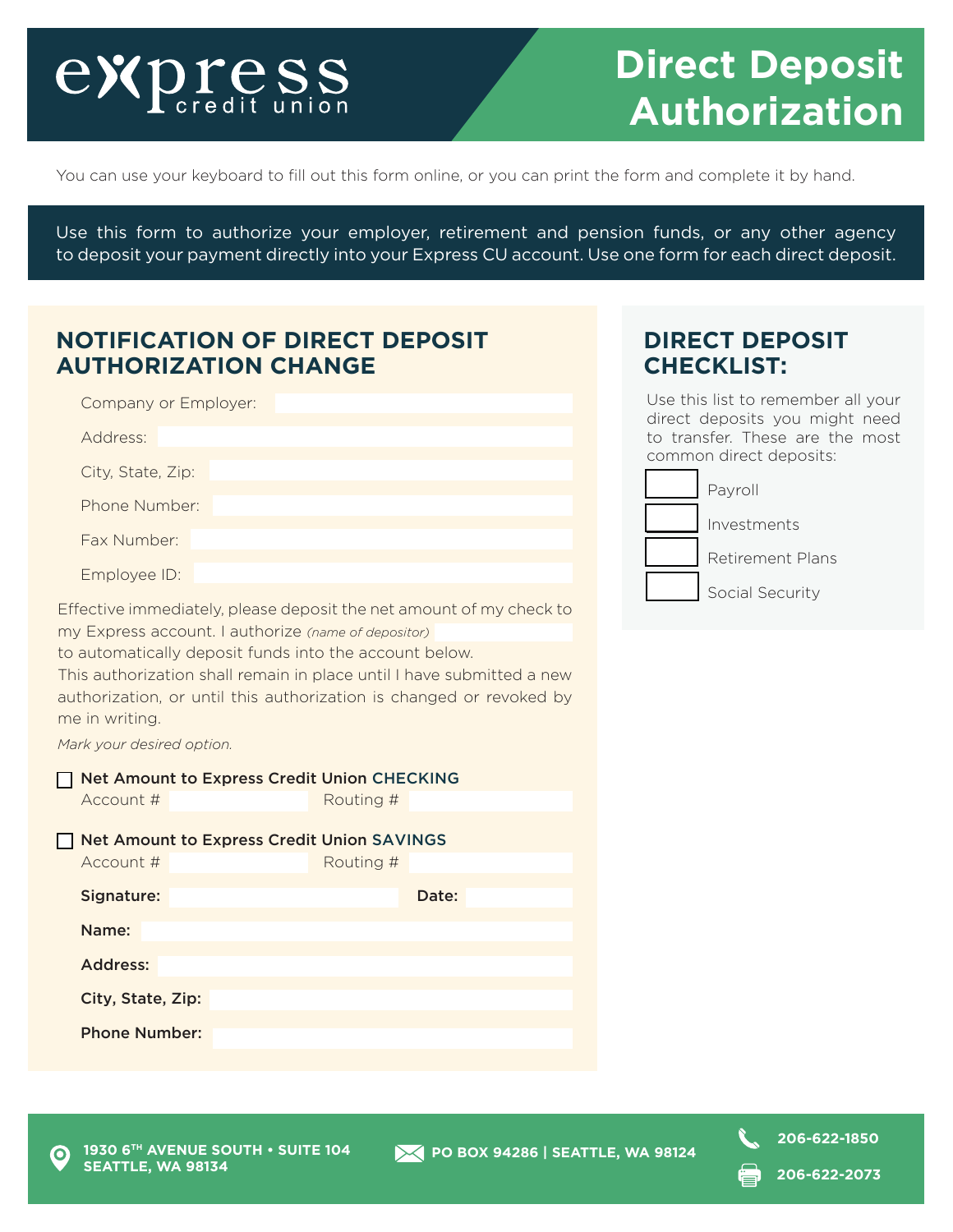## **Automatic Withdrawal Authorization**

You can use your keyboard to fill out this form online, or you can print the form and complete it by hand.

Use this form to authorize a change to any automatic payment, deductions, or withdrawals from your account. Use one form for each automatic withdrawal. Many companies and agencies also make it easy to change your account on record online.

#### **NOTIFICATION OF WITHDRAWAL AUTHORIZATION CHANGE**

| <b>Company or Employer:</b>                                              |           |  |  |  |
|--------------------------------------------------------------------------|-----------|--|--|--|
| Address:                                                                 |           |  |  |  |
| City, State, Zip:                                                        |           |  |  |  |
| <b>Phone Number:</b>                                                     |           |  |  |  |
| <b>Fax Number:</b>                                                       |           |  |  |  |
| <b>Employee ID:</b>                                                      |           |  |  |  |
| Please <b>change</b> my automatic withdrawal from the following account: |           |  |  |  |
| <b>Financial Institution:</b>                                            |           |  |  |  |
| Account #                                                                | Routing # |  |  |  |
|                                                                          |           |  |  |  |

Please make all **future** automatic withdrawals from the following account:

|           | <b>Financial Institution:</b> Express Credit Union |  |  |  |
|-----------|----------------------------------------------------|--|--|--|
|           |                                                    |  |  |  |
| Account # | Routing #                                          |  |  |  |

#### **Authorization**

This authorization will remain in effect until I have submitted to you a new authorization, or until you have been notified by me in writing that this authorization has been changed or revoked.

| Signature:           | Date: |
|----------------------|-------|
| Name:                |       |
| <b>Address:</b>      |       |
| City, State, Zip:    |       |
| <b>Phone Number:</b> |       |

#### **AUTOMATIC WITHDRAWAL CHECKLIST:**

Use this list to remember all your automatic payments you might need to transfer. These are some of the most commonly used automatic payments:

|  | Home Mortgage               |
|--|-----------------------------|
|  | Auto Loans                  |
|  | Utilities                   |
|  | Insurance                   |
|  | Cable/Internet              |
|  | Gym/Club Membership         |
|  | Credit Cards                |
|  | Investments                 |
|  | Subscriptions               |
|  | <b>Charitable Donations</b> |

**206-622-1850 206-622-2073**